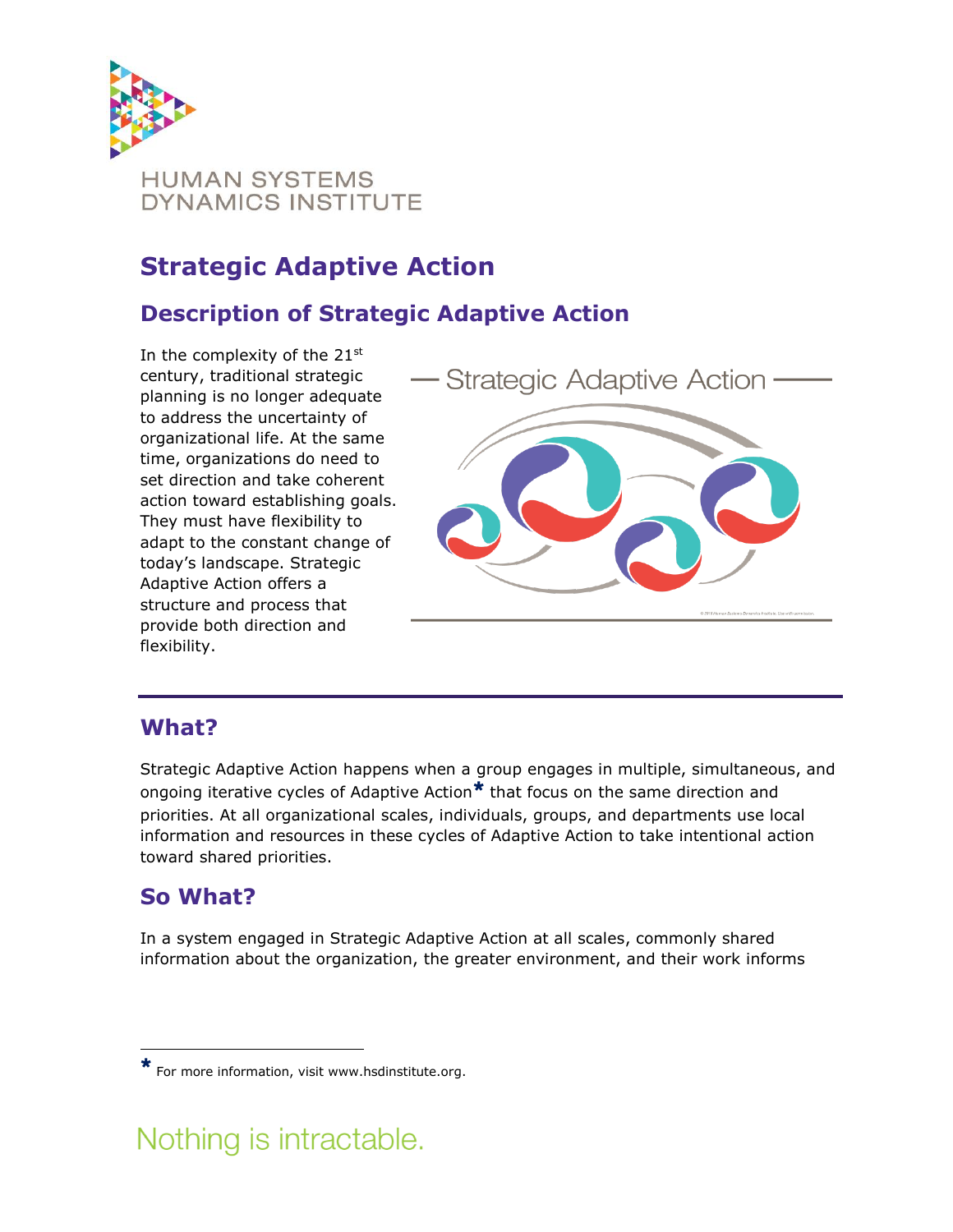decisions that work for the greater whole. They act within a shared list of Simple Rules\* that helps them take coherent action. They access shared systems and processes that support and enable this level of coordinated and adaptive action.

#### **Now What?**

Use Strategic Adaptive Action to set priorities and direction for your entire organization. Build the organizational systems that will help you engage in ongoing, simultaneous, iterative cycles of Adaptive Action.

- ► Gather intelligence about your environment, history, current patterns, and aspirations to inform decisions about direction and priorities.
- ► Identify patterns that will move you forward and set conditions at all scales in your system to move you toward those priorities.
- ► Establish Simple Rules and organizational procedures and expectations to support coherent functioning and adaptability across the system.

# Nothing is intractable.

 $\overline{a}$ 

Strategic Adaptive Action 15MAY16 Page 2 of 5

©2016.Human Systems Dynamics Institute. Use with permission.

<sup>\*</sup> For more information, visit www.hsdinstitute.org.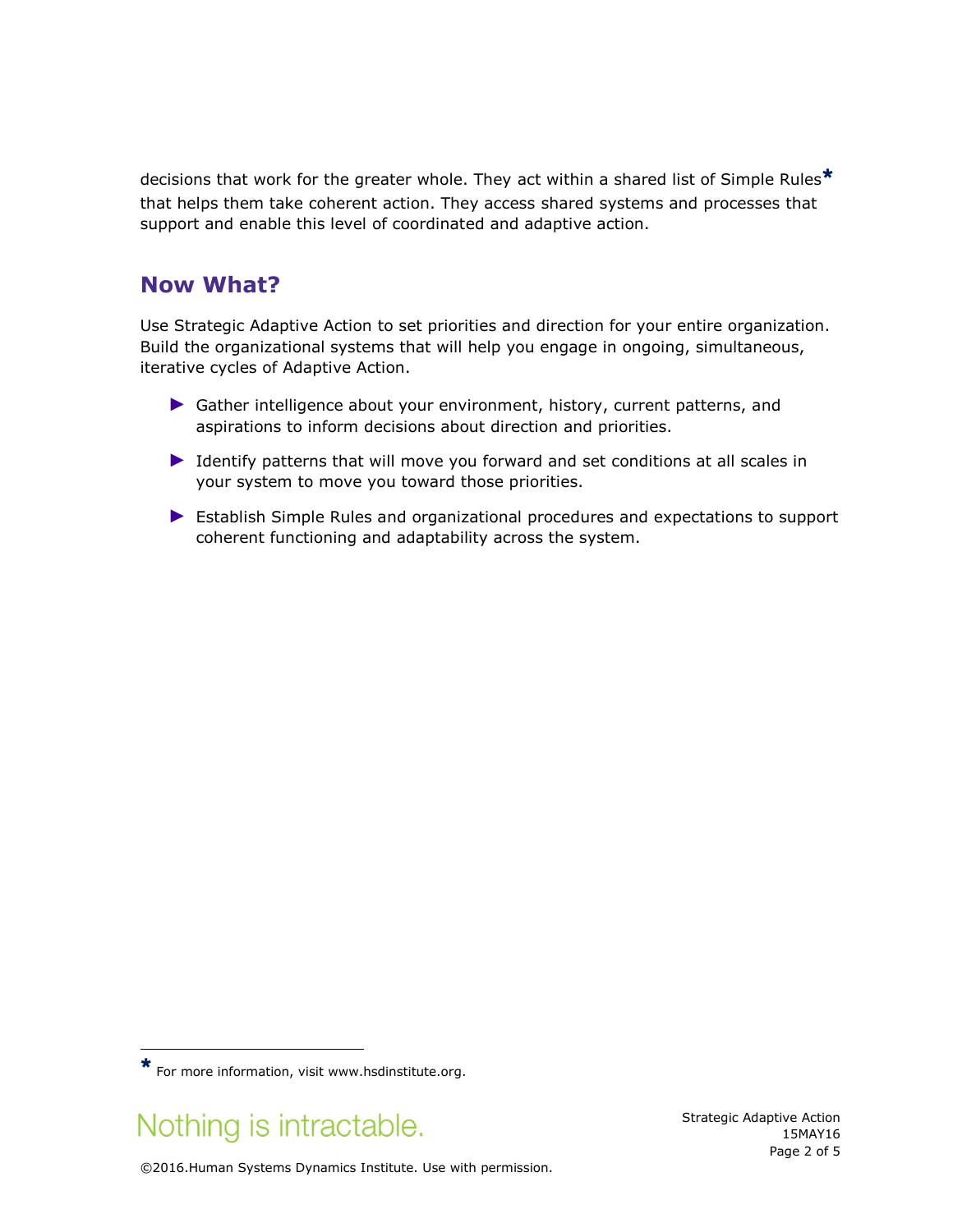

## **Strategic Adaptive Action**

### **What is the Purpose of Strategic Adaptive Action?**

Effective planning in today's turbulent landscape carries different responsibilities than traditional strategic planning. In an environment where change occurs as quickly and on such a massive scale, one long-range plan that stretches across three or five years is no longer viable. What is needed now is a way of responding quickly and effectively to adapt as the environment changes. Human Systems Dynamics (HSD) offers



a tool for planning that enables that level of adaptability and response.

In Strategic Adaptive Action, organizations set their goals in the context of their overall resilience and sustainability. This becomes the over-arching frame for ongoing planning and adaptation at all levels of the organization.

Across the organization, individuals and departments engage in short cycles of Adaptive Action as they plot their courses and gather data about performance relative to overall goals and functioning. Moment-to-moment, day-to-day, and long-term decisions all exist in a context of ongoing Adaptive Action.

Operational and organizational systems support engagement in Adaptive Action.

- ► Functional planning at all scales builds on the Adaptive Action questions to ensure coherence and resilience across the system.
- ► Data and environmental intelligence collection functions to provide the information needed to support Adaptive Action across the system.
- ► Accountability systems align to address the work of the overall organization, the effectiveness of individual departments and programs, and the contributions of individuals who work there.

# Nothing is intractable.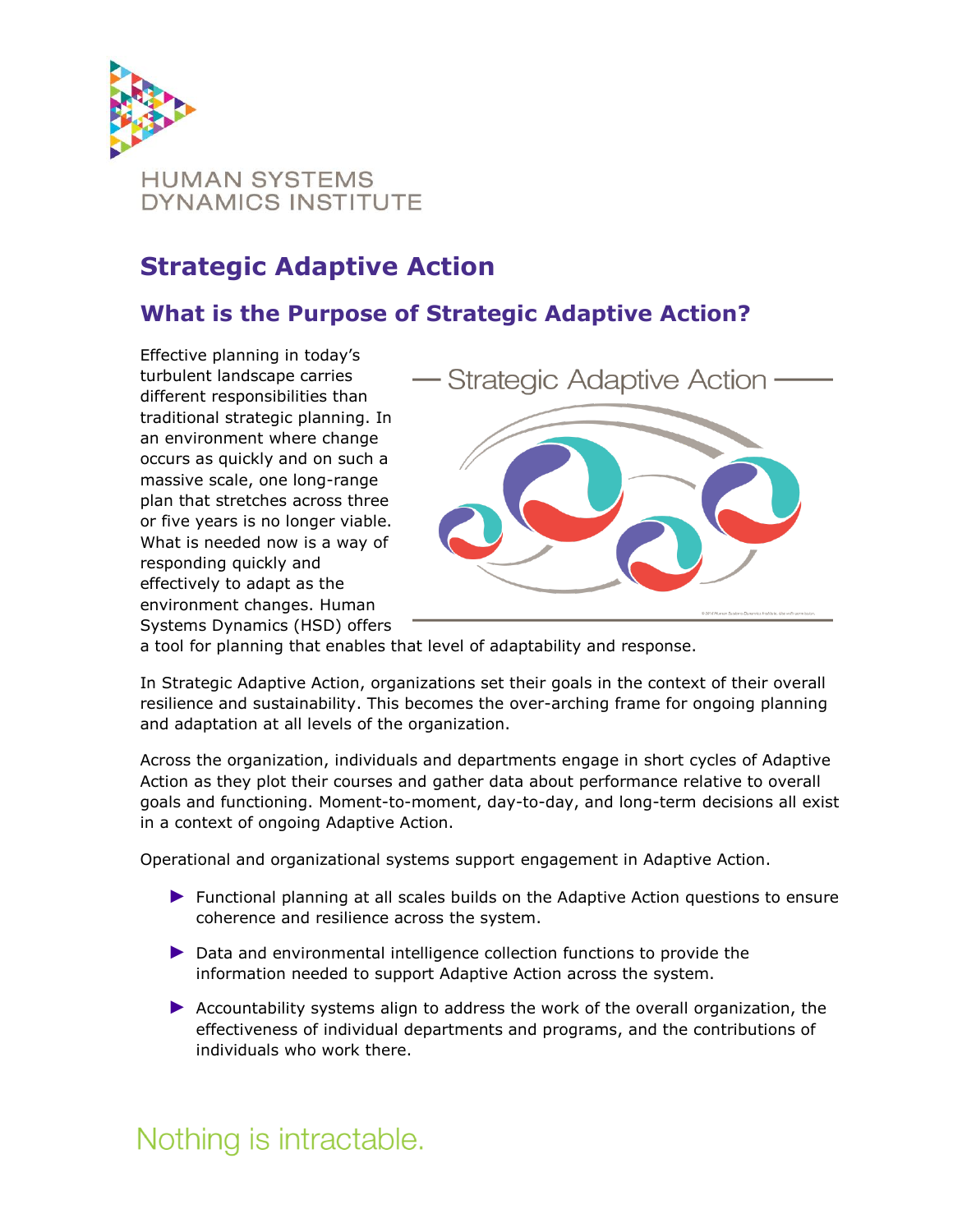- ► The parts of the system are interdependent, supporting success and efficacy at all levels. Effective Strategic Adaptive Action is founded on four principles.
	- $\triangleright$  Individuals' work across the organization remains in alignment with others in support of the system-wide goals.
	- $\triangleright$  Stakeholder engagement provides input and feedback to inform plans as they are developed and implemented and serve as a driver for refinement and improvement.
	- $\triangleright$  Employees' reflections about their work, how it contributes to organizational goals, and their own needs for support and learning inform individual and group decision making.
	- $\triangleright$  Individuals accept accountability for achieving organizational outcomes.

#### **So What Can You Do to Use Strategic Adaptive Action?**

Adaptive Action Planning is an iterative process using three questions to make sense of the environment to develop choices that move the system forward.

- ► **What?** This question gathers data about the environment as well as organizational and individual performance. Customer feedback, competitive market information, and other sources are input in this phase to help you see existing patterns in your organization from multiple perspectives.
- ► **So What?** This question helps you make meaning of data collected in the first step. What are the implications and what are your aspirations, given current situations? Who is engaged, and who is not? Use Pattern Logic<sup>\*</sup> to understand the patterns and to identify possible options for action to shift the patterns in light of that information. Define the over-arching priorities and direction that will build resilience in your system.
- ► **Now What?** This question brings the process full circle as the system takes action and gathers further data to determine results of steps taken. Individuals use the Simple Rules to build coherence as they engage in their own cycles of Adaptive Action. The data gathered in this stage feeds back into the "What?" questions in the next cycle.

# Nothing is intractable.

 $\overline{a}$ 

Strategic Adaptive Action 15MAY16 Page 4 of 5

©2016.Human Systems Dynamics Institute. Use with permission.

 $\star$  For more information, visit www.hsdinstitute.org.